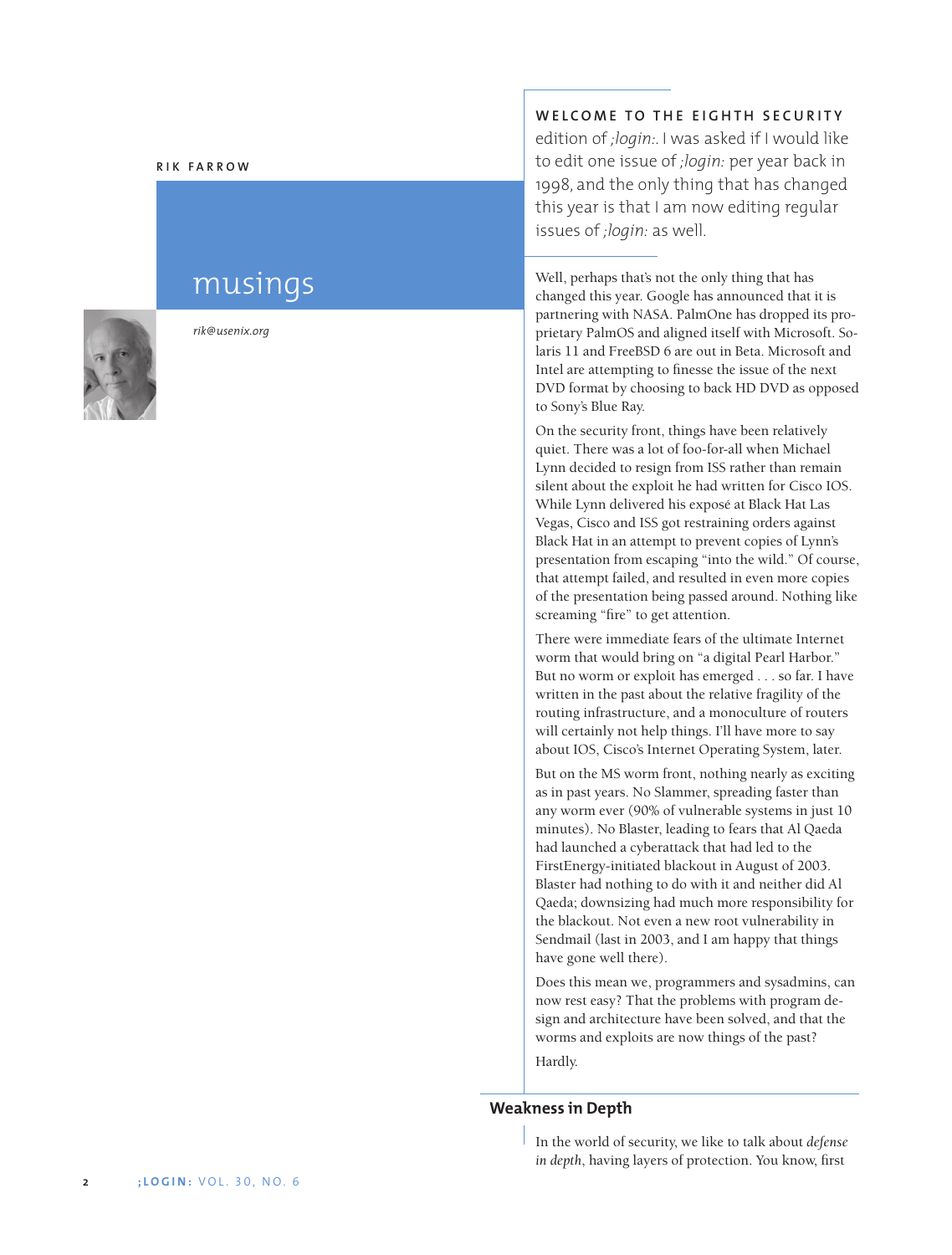you have a packet filter, then a DMZ, with a firewall between the DMZ and the internal networks. There will be IDS both in the DMZ and at critical points on the internal networks, firewalls on critical systems, host-based intrusion detection, centralized patch management and authentication. Boy, this sounds good just writing about it.

And will it work? What exactly do I mean by "weakness in depth"?

Weakness in depth alludes to the design of the operating systems we use every day. Way back in the dark ages of computing, when a fast processor could execute one million instructions per second and be used to provide winter heat for the building it lived in, deep thinkers came up with the notion of the Trusted Computing Base. The TCB would be the bare minimum amount of code required to execute any application securely. Thus, no matter how poorly and insecurely the code had been written, even if a program was written with malicious intent, it would be impossible to violate the rules set down by the TCB.

Having written that, let's consider what passes for a TCB today. You might think that picking out the TCB from the rest of the OS is a difficult task. But it's not, really, because all computers use similar hardware.

The TCB relies on two hardware features for security: memory management and privilege level. Of these, the privilege level is the simplest. Processors can run in one of two (or more) privilege levels. Some processors have just two; the Intel x86 line has four, but only two are used. It is the highest privilege layer that concerns us. Certain instructions can only be executed when the processor is running at the highest privilege level, usually called Ring 0. And memory management can only be manipulated by code running in Ring 0.

Memory management creates the virtual address space that all processes and the operating system itself execute in. Isolating a process within its own set of pages in memory prevents that process from interfering with others. An aberrant process dies without bringing down the system. At least, that is the theory, one that has worked well on \*NIX systems for years, and Windows systems more recently.

Memory management also prevents a process running as a less privileged user from injecting code into a process running with higher privilege. This mechanism has proved to be less than perfect, with recent examples (ptrace in OpenB-SD in 2002, mremap in recent Linux kernels). But the concept is sound, even if the implementation has been less than perfect.

If memory management is key, and only code running in Ring 0 can affect it, then it sounds like memory management should make up the bulk of Ring 0. But it doesn't. While memory management is a very important part of Ring 0 code, it is in the minority when it comes to lines of code (LOC). The entire mm directory, which contains not just the memory management code for Linux but other memory-related code, contains 28,000 lines of code in the 2.6.11 kernel, out of a total of millions of LOC.

I can't tell you what fraction of the Windows Server 2003 kernel deals with memory. But I can tell you that most of the blue screens you get in WS 2003 come from faulty device drivers—other code that runs in Ring 0. In both Windows and \*NIX, most of the kernel is taken up with device drivers, process scheduling and handling, and the network stacks. There is also code that deals with security, but a lot of this provides support for cryptography, and really doesn't belong in the TCB.

By this time, you can see that the TCB for \*NIX and Windows includes the entire kernel and millions of LOC. But that's not all. Both \*NIX and Windows run software as privileged users, root in \*NIX and LocalSystem in Windows. These users can bypass much of the security imposed by the kernel, even violating the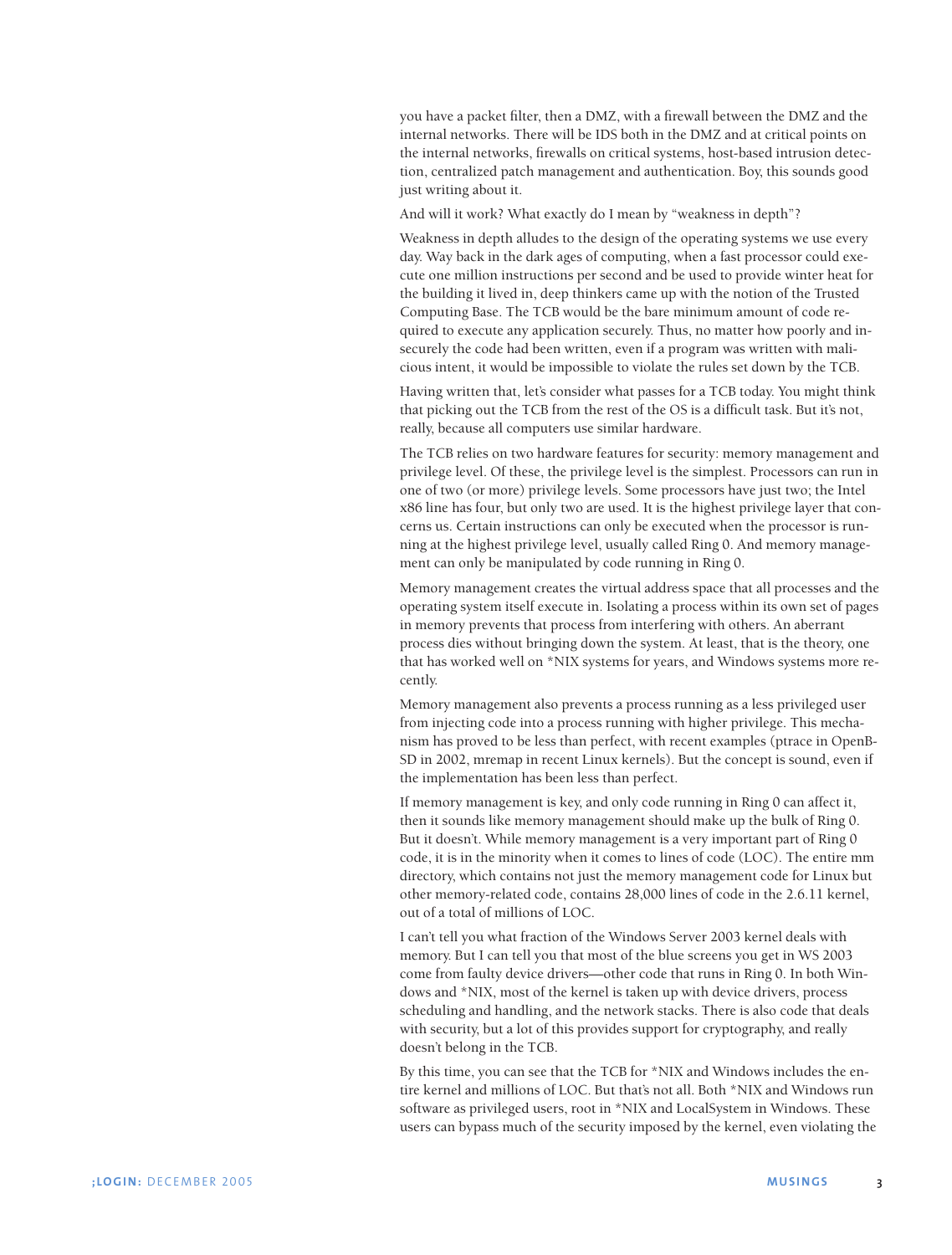boundaries created by memory management. So any process that runs privileged gets added to the TCB.

Add to this the shared objects or DLLs that get dynamically loaded into those privileged applications, and what you have is many tens of millions more LOC than appear in the kernels alone.

Security-relevant bugs exist at every one of these multiple layers of code. And that is what I mean by weakness in depth. We have built into our TCB many too many layers, all of which are too complex to be trusted. If you knew just how many layers, you would be astounded.

In Lynn's talk about exploiting Cisco routers, he pointed out how really hard it is to create an IOS worm. Each firmware version uses different addresses, and Cisco IOS has been polished for many years, helping to remove the potential for most buffer overflow and heap pointer exploits.

But Cisco IOS currently runs entirely in Ring 0. It is all kernel, all TCB, and a mistake anywhere compromises the entire system. Running in Ring 0 means there are no performance penalties for context switches—but also less of the built-in security obtained by systems designed to securely isolate non-TCB processes/threads.

During HotOS, I learned about Microsoft's experimental microkernel design, named Singularity (see pp. 80–81 of the October 2005 *;login:*). Singularity, like IOS, runs entirely in Ring 0, avoiding the performance penalties for context switches—Singularity can switch between processes almost two orders of magnitude faster than BSD, which goes through context switching. Again, the penalty is the reduction in security by running all processes in Ring 0.

## **Alternatives**

I have been ranting about the weaknesses in operating systems for many years now (perhaps 13). And in the past several issues of *;login:*, I have requested articles that cover different approaches to security, and I plan on continuing to search for still more approaches.

In this issue, Gernot Heiser writes about L4, a microkernel that focuses on keeping the TCB as small as possible. Heiser and the programmers working on L4 and its derivatives strive to minimize the amount of code that needs to be trusted. Microkernels have come a long way since Mach, so performance should not be the main issue. But will the many layers required on top of a minimal TCB bring about the same issues as seen in the bloated TCBs of today? I hope not.

In the August issue you may have read about Xen. In the Xen approach, a virtual machine monitor, which is much bigger than a microkernel, manages all hardware and presents virtual hardware to complete operating systems. This approach solves the problem of buggy device drivers within operating systems, because those device drivers manipulate virtual devices. It also means that you can run any application supported by that operating system, whereas L4 needs its own layers to supply the system call interface provided by that OS. But Xen, like L4, has limited device support, unlike Windows with its unlimited device support—as long as it is a PC device. And Xen has a much larger TCB than L4.

Other issues of *;login:* have included articles about providing isolation or sandboxing for potentially dangerous applications. This issue contains an article, by Shaya Potter and Jason Nieh, about AutoPod, a mechanism that not only provides for isolation but also allows running servers to be migrated to other systems without stopping the server.

You will also find two articles about firewalls, one that compares firewall performance in two popular open source OSes, and another that uses an OpenBSD-